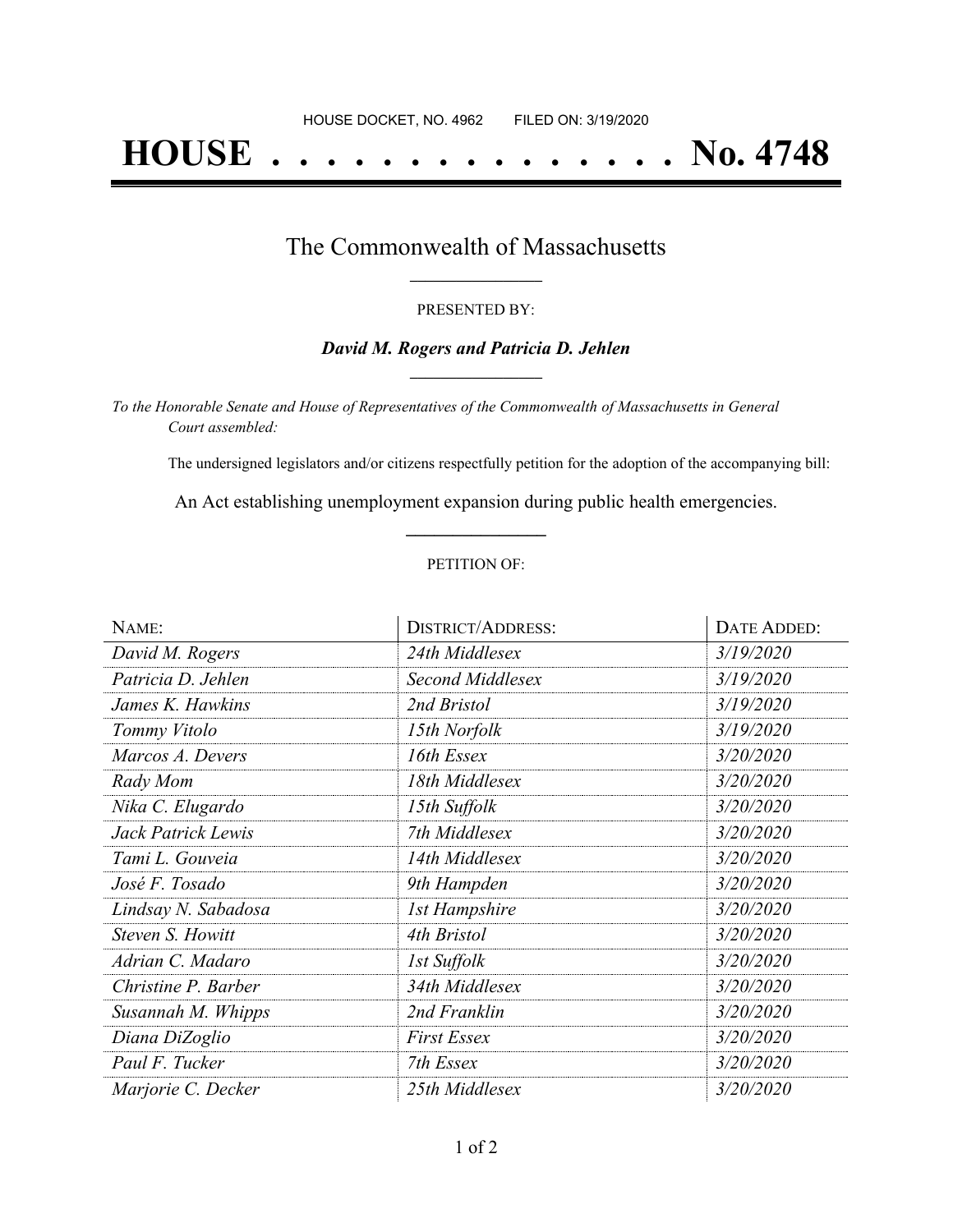| Ruth B. Balser              | 12th Middlesex             | 3/20/2020 |
|-----------------------------|----------------------------|-----------|
| Brian M. Ashe               | 2nd Hampden                | 3/20/2020 |
| <b>Bud L. Williams</b>      | 11th Hampden               | 3/20/2020 |
| David Allen Robertson       | 19th Middlesex             | 3/20/2020 |
| Elizabeth A. Poirier        | 14th Bristol               | 3/20/2020 |
| Carolyn C. Dykema           | 8th Middlesex              | 3/20/2020 |
| Patrick M. O'Connor         | Plymouth and Norfolk       | 3/20/2020 |
| Kay Khan                    | 11th Middlesex             | 3/20/2020 |
| Colleen M. Garry            | 36th Middlesex             | 3/20/2020 |
| Maria Duaime Robinson       | 6th Middlesex              | 3/20/2020 |
| Smitty Pignatelli           | 4th Berkshire              | 3/20/2020 |
| Brian W. Murray             | 10th Worcester             | 3/21/2020 |
| Peter J. Durant             | 6th Worcester              | 3/21/2020 |
| Peter Capano                | 11th Essex                 | 3/22/2020 |
| Tricia Farley-Bouvier       | 3rd Berkshire              | 3/23/2020 |
| <b>Nick Collins</b>         | <b>First Suffolk</b>       | 3/23/2020 |
| Paul W. Mark                | 2nd Berkshire              | 3/23/2020 |
| Stephan Hay                 | 3rd Worcester              | 3/23/2020 |
| John H. Rogers              | 12th Norfolk               | 3/23/2020 |
| Aaron Vega                  | 5th Hampden                | 3/23/2020 |
| Linda Dean Campbell         | 15th Essex                 | 3/23/2020 |
| Natalie M. Higgins          | 4th Worcester              | 3/23/2020 |
| Jay D. Livingstone          | 8th Suffolk                | 3/24/2020 |
| Natalie M. Blais            | <b>1st Franklin</b>        | 3/24/2020 |
| Denise Provost              | 27th Middlesex             | 3/24/2020 |
| Paul R. Feeney              | <b>Bristol and Norfolk</b> | 3/24/2020 |
| Mindy Domb                  | 3rd Hampshire              | 3/24/2020 |
| Alan Silvia                 | 7th Bristol                | 3/25/2020 |
| Tram T. Nguyen              | 18th Essex                 | 3/25/2020 |
| Sean Garballey              | 23rd Middlesex             | 3/25/2020 |
| David Henry Argosky LeBoeuf | 17th Worcester             | 3/26/2020 |
| Lori A. Ehrlich             | 8th Essex                  | 3/26/2020 |
| Michelle M. DuBois          | 10th Plymouth              | 3/26/2020 |
| Michelle L. Ciccolo         | 15th Middlesex             | 3/27/2020 |
| Antonio F. D. Cabral        | 13th Bristol               | 3/27/2020 |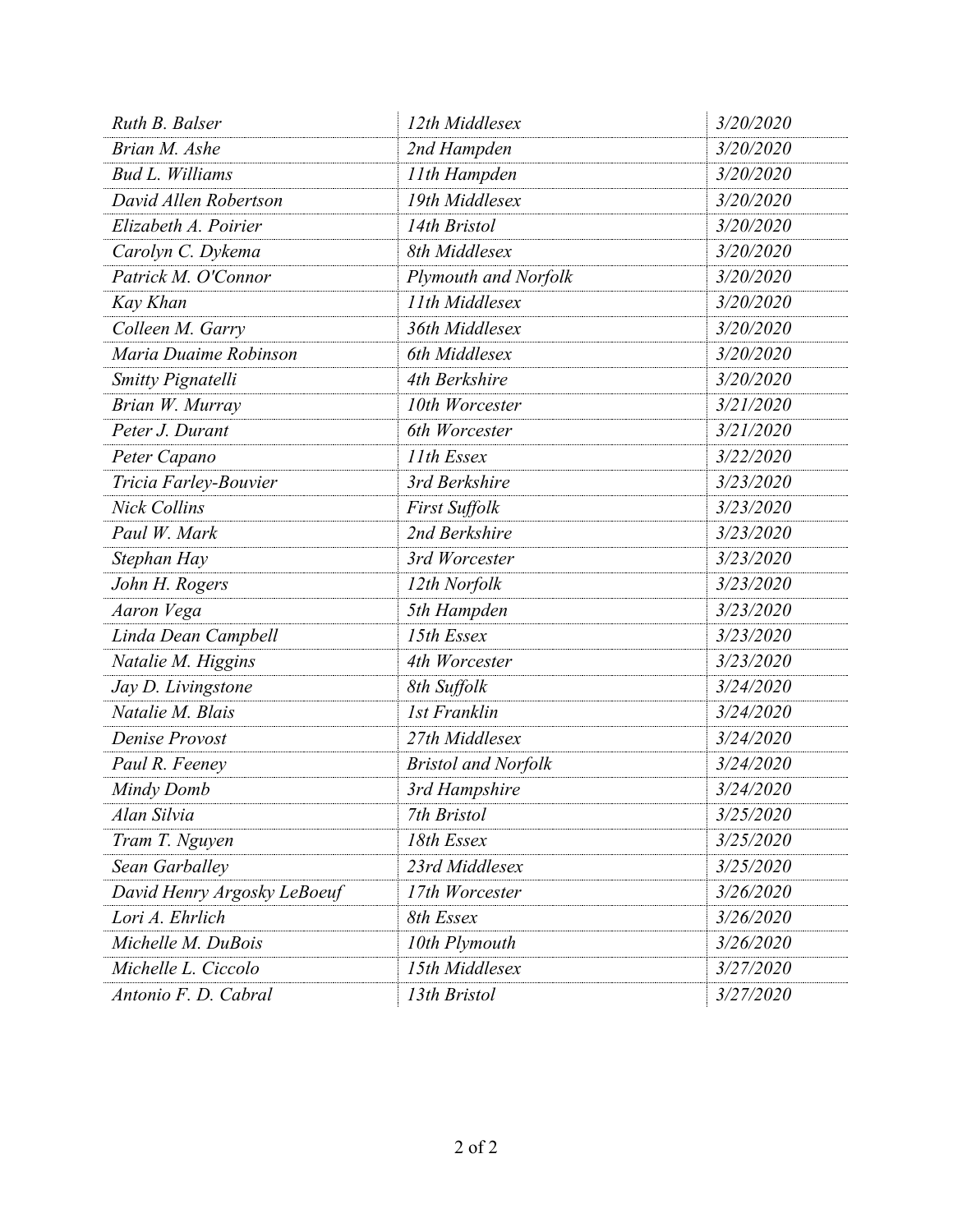## **HOUSE . . . . . . . . . . . . . . . No. 4748**

By Representative Rogers of Cambridge and Senator Jehlen, a joint petition (subject to Joint Rule 12) of David M. Rogers, Patricia D. Jehlen and others for legislation to further regulate unemployment assistance during public health or public safety emergencies. Labor and Workforce Development.

## The Commonwealth of Massachusetts

**In the One Hundred and Ninety-First General Court (2019-2020) \_\_\_\_\_\_\_\_\_\_\_\_\_\_\_**

**\_\_\_\_\_\_\_\_\_\_\_\_\_\_\_**

An Act establishing unemployment expansion during public health emergencies.

*Whereas,* The deferred operation of this act would tend to defeat its purpose, which is to establish forthwith exceptions to unemployment assistance during public health emergencies, therefore it is hereby declared to be an emergency law, necessary for the immediate preservation of the public health and convenience.

Be it enacted by the Senate and House of Representatives in General Court assembled, and by the authority *of the same, as follows:*

| $\mathbf{1}$   | SECTION 1. Section 24 of Chapter 151A of the General Laws is hereby amended by                       |
|----------------|------------------------------------------------------------------------------------------------------|
| $\overline{2}$ | inserting after subsection (c) the following subsection:-                                            |
| 3              | (d) Any individual who files for unemployment assistance during a public health or                   |
| $\overline{4}$ | public safety emergency, in addition to the twenty-six week eligibility period determined by         |
| 5 <sup>1</sup> | federal law, shall be eligible for an additional thirteen weeks of unemployment assistance.          |
| 6              | (e) No individual shall be considered ineligible for benefits because of failure to comply           |
| $\overline{7}$ | with the provisions of said clause (b) if such failure is due to an official public health or public |
| 8              | safety emergency as determined by an executive order executed by the Governor.                       |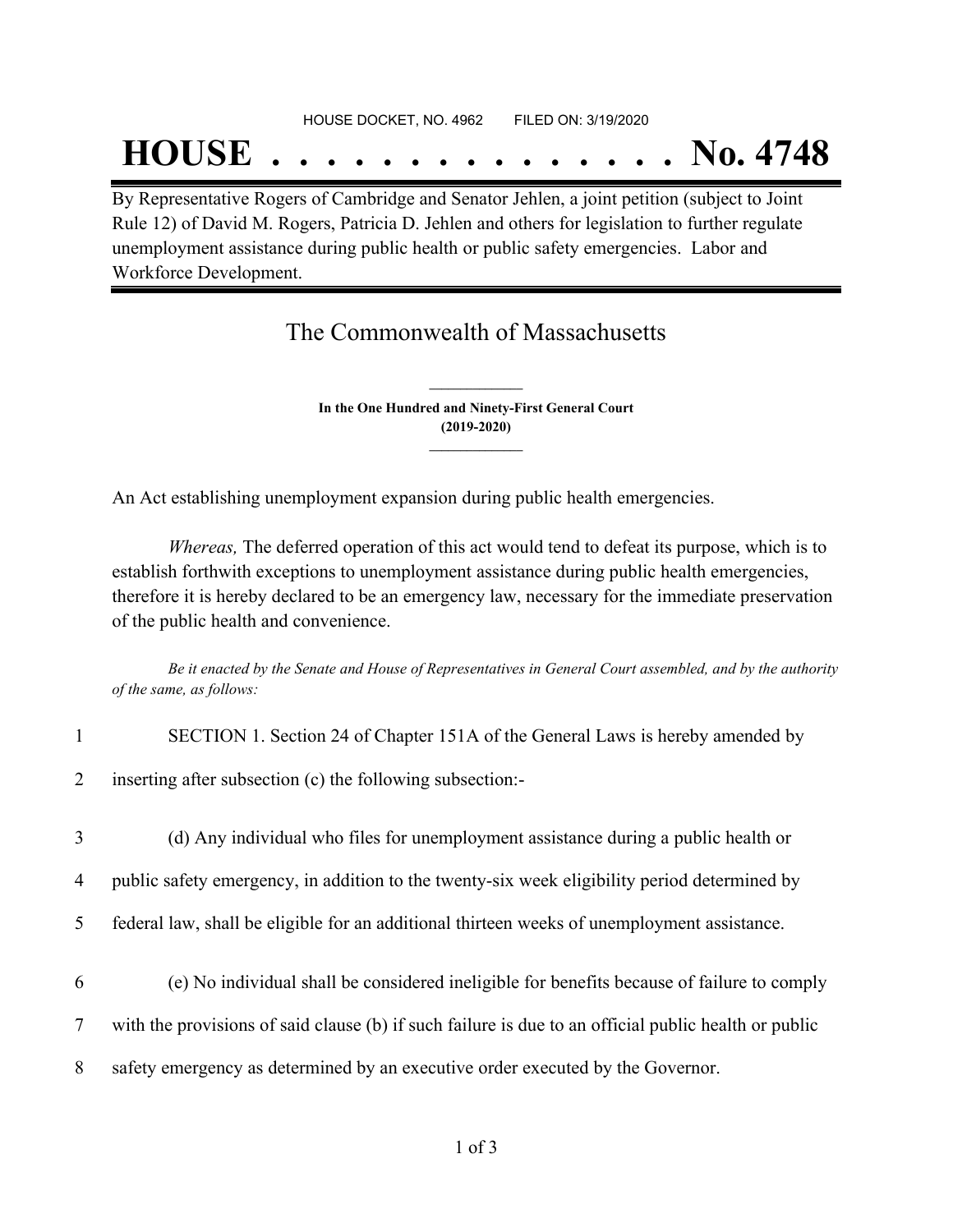|    | SECTION 2. Chapter 151A of the General Laws is hereby amended by inserting after |
|----|----------------------------------------------------------------------------------|
| 10 | section 25 the following section:-                                               |

Section 25A. Public Health and Safety Disqualification Exception.

 Notwithstanding section 24 or section 25 of chapter 151A of the General Laws, the director of unemployment assistance shall continue to pay benefits to any individuals, whether totally unemployed or partially unemployed, whose benefits were set to expire eight weeks before or during any such period where a public health or public safety emergency is in effect and those individuals shall not be disqualified from receiving benefits through thirteen additional weeks, in addition to the twenty-six week period determined by federal law.

## SECTION 3. Chapter 151A of the General Laws is hereby amended by inserting the following paragraph after Section 29(a):-

 (i) Notwithstanding section 29(a) of chapter 151A of the General Laws, the director of unemployment assistance shall pay to an individual in total unemployment and who is otherwise eligible for benefits, whose average weekly wage in his base period exceeds sixty-six dollars, for each week of unemployment an amount equal to seventy-five percent of his average weekly wage in the base period, rounded to the next lower full dollar amount, but not more than 75% of the average weekly wage of employees covered by this chapter, if an ongoing declaration of a state of emergency exists, including any public health or public safety crisis; provided further, that any unemployment assistance furnished during a state of emergency shall not count towards an individual's overall unemployment benefit in the aggregate and shall not be included in determining eligibility for benefits under this chapter for the purposes of any benefit year when no state of emergency has been ordered.